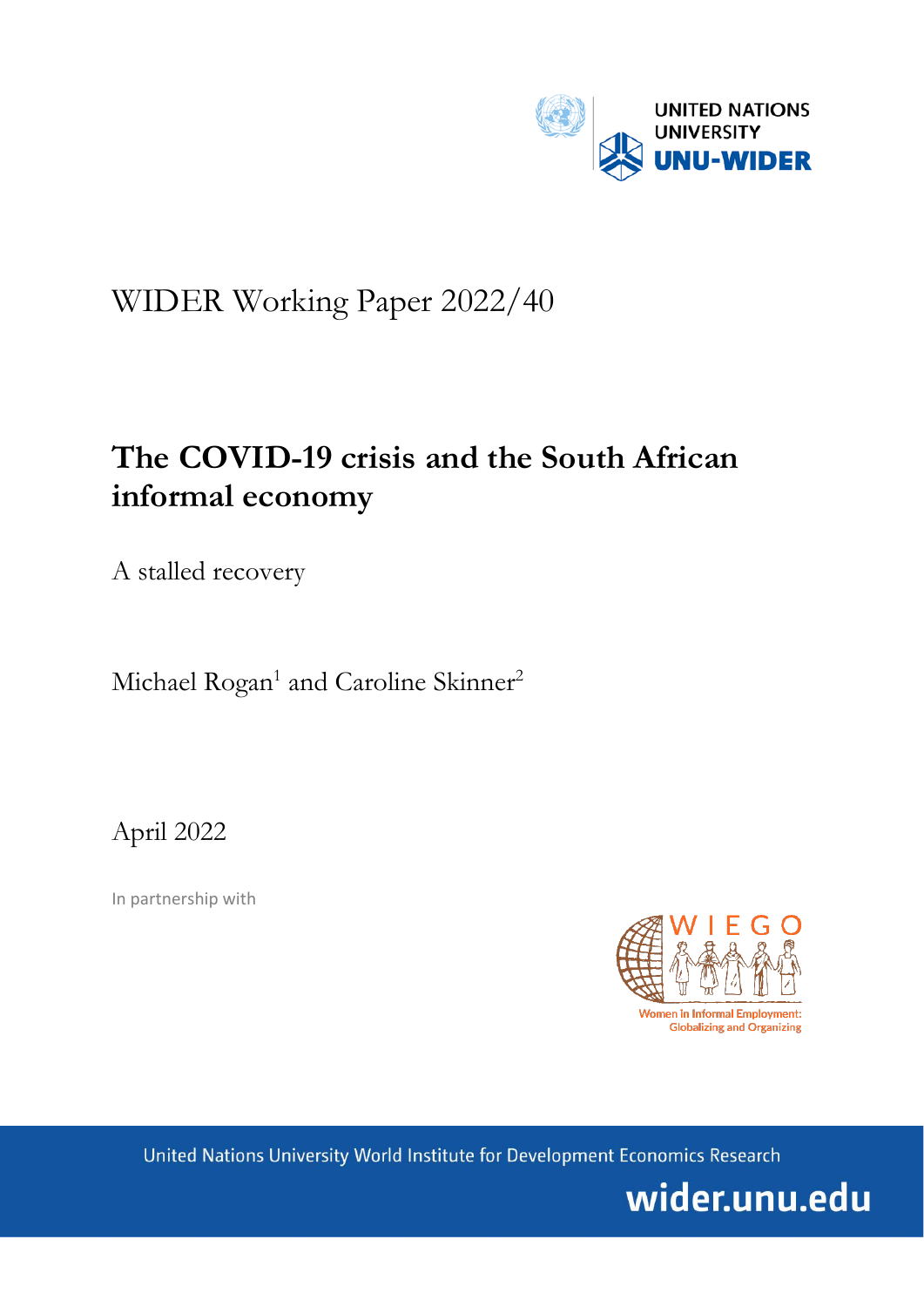**Abstract:** This paper seeks to identify the differentiated impacts of the crisis on specific groups of informal workers. The analysis draws on official nationally representative labour force surveys collected quarterly by South Africa's national statistical agency (Statistics South Africa). Based on an analysis of six quarters of labour market data (with the first quarter of 2020 as the 'pre-COVID' baseline), the paper aims to identify the labour market impacts of the first three waves of the pandemic and of one of the world's strictest 'lockdowns' (as it was described at the time—in April 2020). In investigating the contours of the pandemic's impact on the South African informal economy, the paper focuses, in particular, on the different impacts by gender, sector, and status in employment. The findings show that both relative and absolute job losses have been greater in the informal economy, while the rate and level of recovery have been greater for formal employment. Further, the data suggest uneven impacts within the informal economy with women informal workers, those working in the informal sector and those in retail and community and social services being particularly hard hit. The pandemic period has thus widened pre-existing inequalities and fault lines. In policy terms, this suggests that the informal economy should be a priority in economic recovery efforts but also that support requires differentiated approaches and a range of measures.

**Key words:** COVID-19, South Africa, informal economy, labour markets

**JEL classification:** E24, E26, J21, J46

<sup>1</sup> Rhodes University, Makhanda, South Africa and WIEGO, Manchester, UK, corresponding author: [mike.rogan@wiego.org;](mailto:mike.rogan@wiego.org) 2 African Centre for Cities, University of Cape Town, South Africa and WIEGO, Manchester, UK

This study is published within the UNU-WIDER projec[t Transforming informal work and livelihoods.](https://www.wider.unu.edu/node/187589)

Copyright © UNU-WIDER 2022

UNU-WIDER employs a fair use policy for reasonable reproduction of UNU-WIDER copyrighted content—such as the reproduction of a table or a figure, and/or text not exceeding 400 words—with due acknowledgement of the original source, without requiring explicit permission from the copyright holder.

Information and requests: publications@wider.unu.edu

ISSN 1798-7237 ISBN 978-92-9267-171-6

<https://doi.org/10.35188/UNU-WIDER/2022/171-6>

Typescript prepared by Siméon Rapin.

United Nations University World Institute for Development Economics Research provides economic analysis and policy advice with the aim of promoting sustainable and equitable development. The Institute began operations in 1985 in Helsinki, Finland, as the first research and training centre of the United Nations University. Today it is a unique blend of think tank, research institute, and UN agency—providing a range of services from policy advice to governments as well as freely available original research.

The Institute is funded through income from an endowment fund with additional contributions to its work programme from Finland, Sweden, and the United Kingdom as well as earmarked contributions for specific projects from a variety of donors.

Katajanokanlaituri 6 B, 00160 Helsinki, Finland

The views expressed in this paper are those of the author(s), and do not necessarily reflect the views of the Institute or the United Nations University, nor the programme/project donors.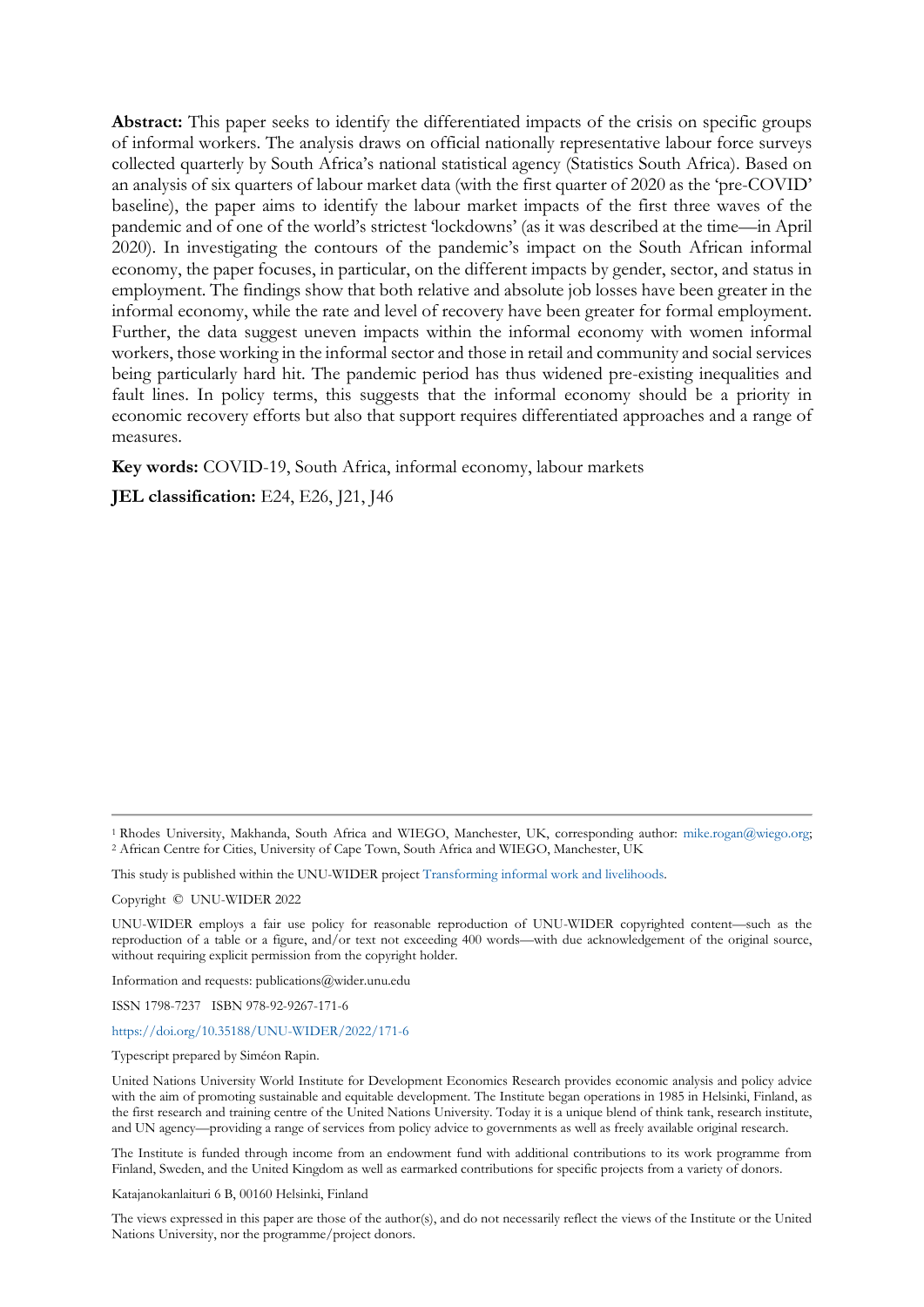### **1 Introduction**

Since the onset of the COVID-19 pandemic, it has been recognized that 1.6 billion of the world's 2.2 billion informal workers are among the most severely affected (ILO 2020). This widespread recognition makes the current crisis somewhat unique. In the past, it has often been assumed that the informal sector absorbs jobs which have been lost in the formal sector due to greater flexibility in the ability to respond to downturns and to make adjustments at the intensive margins (Ohnsorge and Yu 2021; Verick 2010). However, not only is the current crisis fairly unique in the way it has impacted on labour markets in particular and economies in general, but the effects of the crisis have been experienced most acutely in the sectors of the labour market in which women, young people, and informal workers are most heavily concentrated. Together with a well-documented gendered component to the crisis (Alon et al. 2020), this has meant that informal economies in middle- and low-income countries have been left exposed and with few resources to recover. The fact that the majority of employment in these economies is informal (ILO 2018; Ohnsorge and Yu 2021) then translates into a vicious cycle of reduced demand and limited fiscal space to stimulate the economy (see Roever et al. 2022).

However, despite these widespread *a priori* expectations of a crisis in informal employment, there is not necessarily a consensus on this outcome. For example, a recent World Bank publication on informal employment argued that 'the [pandemic may have induced an *increase* in informal employment [.... that may not be unwound in the recovery' (Ohnsorge and Yu 2021: xviii emphasis added, paraphrase in brackets). While the precise impact of the pandemic on labour markets is an open empirical question, it is clear that there are some expectations that the disruptions to the global economy during 2020 and 2021 will lead to a longer-term increase in informal employment in some contexts. At the time of writing, 18 months into the pandemic, data are only now becoming available to provide evidence on the impact on employment, in general (Khamis et al. 2021; Lee et al. 2020; OECD 2021), and informal employment, in particular (Balde et al. 2020; Cueva et al. 2021; Köhler et al. 2021; Lakshmi Ratan et al. 2021).

This paper seeks to identify the differentiated impacts of the crisis on specific groups of informal workers. It draws on official nationally representative labour force surveys. South Africa's national statistical agency (Statistics South Africa) collects labour force data on a quarterly basis which provides an important opportunity to track the impacts of the pandemic and accompanying government restrictions on the labour market over a key time period. Based on an analysis of six quarters of labour market data (with the first quarter of 2020 as the 'pre-COVID' baseline), the paper aims to identify the impacts of the first three waves of the pandemic and of one of the world's strictest 'lockdowns' (as it was described at the time—in April 2020). In investigating the contours of the pandemic's impact on the South African informal economy, the paper focuses, in particular, on the different impacts by gender, sector, and status in employment.

The remainder of the paper is structured as follows. The next section begins with a brief description of the South African informal economy and then provides some context on the timelines of the pandemic and associated government restrictions and responses throughout 2020 and 2021. The definition of informal employment used throughout this paper is based on the International Conference of Labour Statisticians (ICLS) recommendations, where informal employment includes all types of employment, both inside and outside of the informal sector,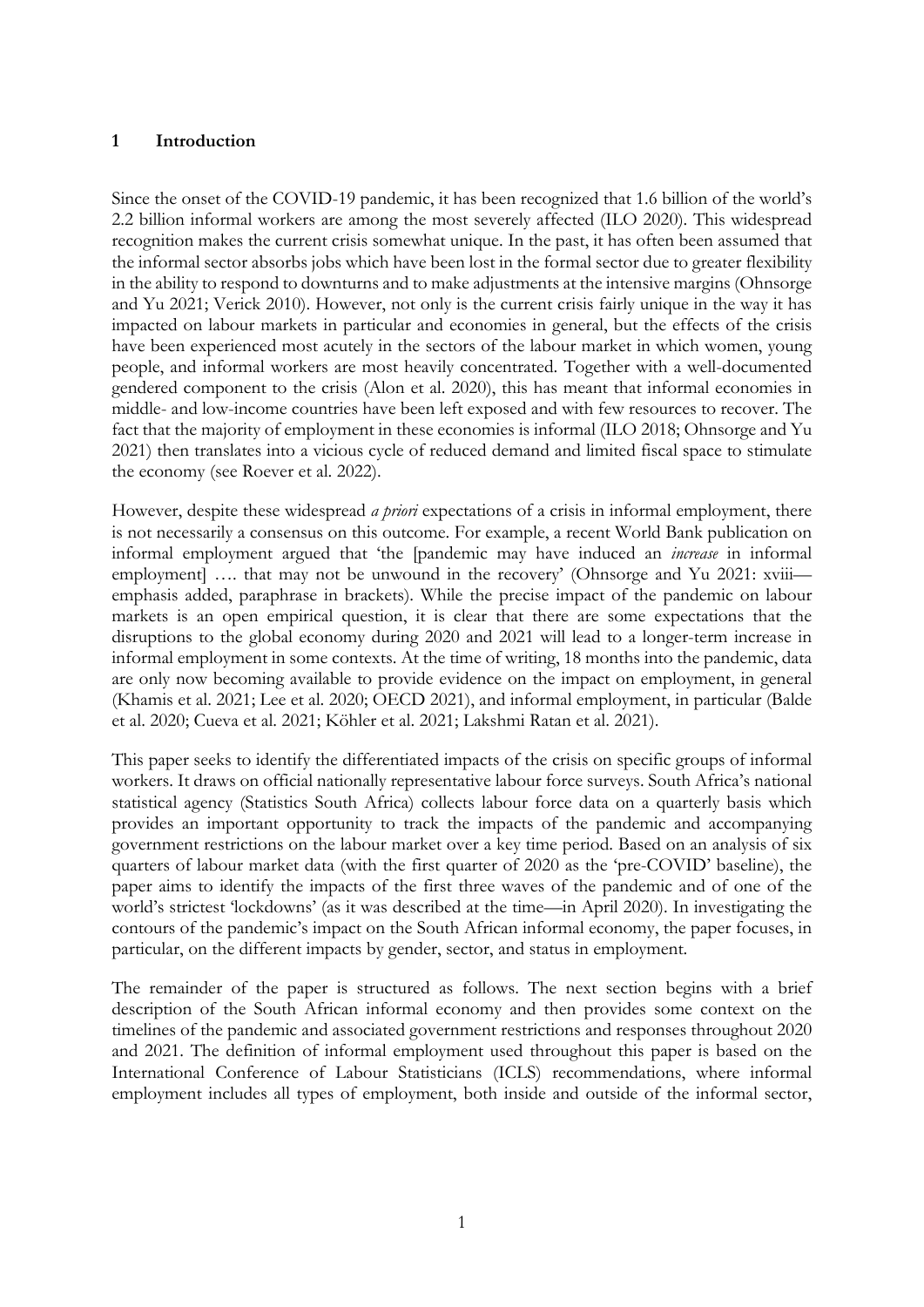without adequate legal and social protection<sup>[1](#page-3-0)</sup> (see Hussmanns 2004; ILO 2013). Section 3 begins the empirical section of the paper by identifying the employment impacts of the pandemic and government restrictions in 2020. Section 4 then narrows the focuses to the gender-differentiated impacts of the pandemic on employment within the informal economy. In Section 5 employment changes by industry sector and status in employment are investigated. Finally, Section 6 concludes with some reflections on how policy responses can mitigate the impact of the crisis on informal workers by understanding the differentiated nature of employment changes within the informal economy.

## **2 Background, progression of the pandemic, and the South African policy environment**

South Africa's informal economy is smaller than its developing country counterparts, averaging around one third of total employment over the post-apartheid period (ILO 2018; Rogan and Skinner 2021). The relatively small size of the informal economy amidst some of the highest levels of open unemployment in the world has been an enduring curiosity. Analysts point to a range of factors including the legacy of apartheid restrictions on the economic activities of Black South Africans, but also the way in which economic concentration in the formal sector constrains sales and output growth, as well as employment creation in the informal sector (Philip 2018; Rogan and Skinner 2021).

While employment in the informal economy is dominated by Black South Africans—in 2019, for example, this group constituted 89 per cent of informal employment despite accounting for only 75 per cent of total non-agricultural employment (own calculations from the Quarterly Labour Force Surveys [QLFSs])—it is heterogeneous in most other respects (Rogan and Skinner 2018). In addition, and well before the onset of the COVID-19 crisis, there were existing inequalities and fault lines within the South African informal economy (Heintz and Posel 2008; Rogan and Alfers 2019). Perhaps most notably, there has been consistent gender inequality within the informal economy, with women being over-represented in the lowest earning types of informal employment but also experiencing an earnings gap within informal occupations (Rogan and Alfers 2019).

Against this backdrop, there have been several studies, to date, which suggest that the existing vulnerabilities within the informal economy have been exacerbated by the pandemic (Benhura and Magejo 2020; Köhler et al. 2021; Rogan and Skinner 2020). Once the World Health Organization declared COVID-19 a global pandemic in early March 2020, the South African government acted swiftly—instituting some of the strictest measures to prevent the spread of the virus. Over the subsequent 18 months, the country has variously lifted restrictions and re-imposed them in response to multiple waves of infections. The country has experienced higher COVID-19 prevalence and fatalities in comparison to African and global averages. The vaccination programme only started in earnest in May 2021. While vaccination rates are higher than the average

<span id="page-3-0"></span><sup>1</sup> In operationalizing this definition, the paper follows Statistics South Africa's measurement approach in which employment in the informal sector consists of both employees and the self-employed. Employees are identified as working in the informal sector if they work in establishments that employ less than five people and do not report income tax being deducted from their salaries. The self-employed in the informal sector includes employers, ownaccount workers, and persons helping unpaid in their household business who are not registered for either income tax or value-added tax. Informal employment is then identified as a broader category which includes all persons in the informal sector (as above) and employees in the formal sector and persons employed in private households who are not entitled to a pension or medical aid and who do not have a written contract of employment (Rogan and Skinner 2021: 758).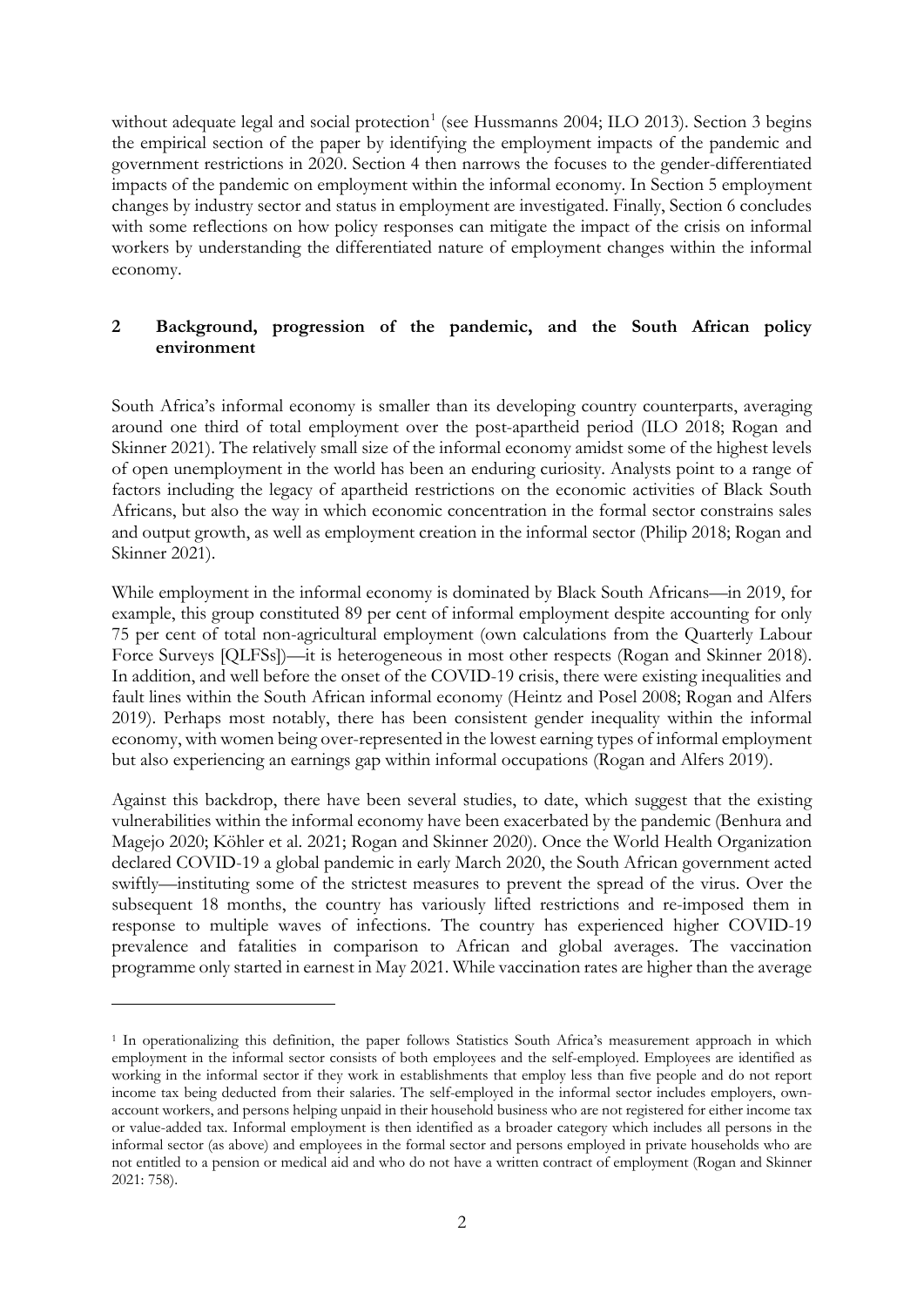for Africa, they remain low in comparison to rates in the Global North, with only 36 per cent of the adult population being fully vaccinated by the end of November 2021. In 2020, the South African government instituted a range of support measures to households, employees, and employers. These included: increasing existing social grants for six months; introducing the Social Relief of Distress Grant (SRD grant); extending the Temporary Employer/Employee Relief Scheme (TERS); and initiating new support to small businesses. Assessments have repeatedly found, however, that informal workers have largely been missed by these impact mitigation measures (Skinner et al. 2021; WIEGO and Asiye eTafuleni 2021).

### **3 Employment impacts of the pandemic and government restrictions in 2020**

First and foremost, the impact of the pandemic and the introduction of government restrictions to contain the spread of the virus resulted in the single greatest shock to the post-apartheid labour market. During the previous significant economic downturn, the global financial crisis in 2008/9, roughly one million jobs were lost (Verick 2010). As Table 1 suggests, the impact of the current crisis on job losses has been substantially greater. In the second quarter of 2020, a year-on-year comparison with 2019 suggests that roughly 2.2 million jobs were lost at the outset of the crisis. This period coincided with the introduction of the severe 'lockdown' restrictions. By the fourth quarter of 2020, many of the initial government restrictions had been relaxed (although the second wave of the virus resulted in the reinstatement of some restrictions in the final weeks of the calendar year). However, the labour market still had roughly 1.4 million fewer jobs relative to the same quarter in 2019. The estimates of total employment in the table below, therefore, depict a sharp initial shock to the labour market followed by a somewhat muted recovery throughout 2020.

Apart from the scale of job losses during the unfolding of the crisis, the other key feature from the South African context is the disproportionate number of informal jobs that were lost. Of the nearly 2.2 million net jobs lost during the second quarter of 2020, roughly 1.5 million were informal jobs. By the third quarter, 1.2 million of the 1.7 million lost jobs were informal and, during the final quarter of the year, 860,000 of the 1.4 million lost jobs were in the informal economy. Therefore, both relative and absolute job losses were greater in the informal economy, while the rate and level of 'recovery' was greater for formal employment.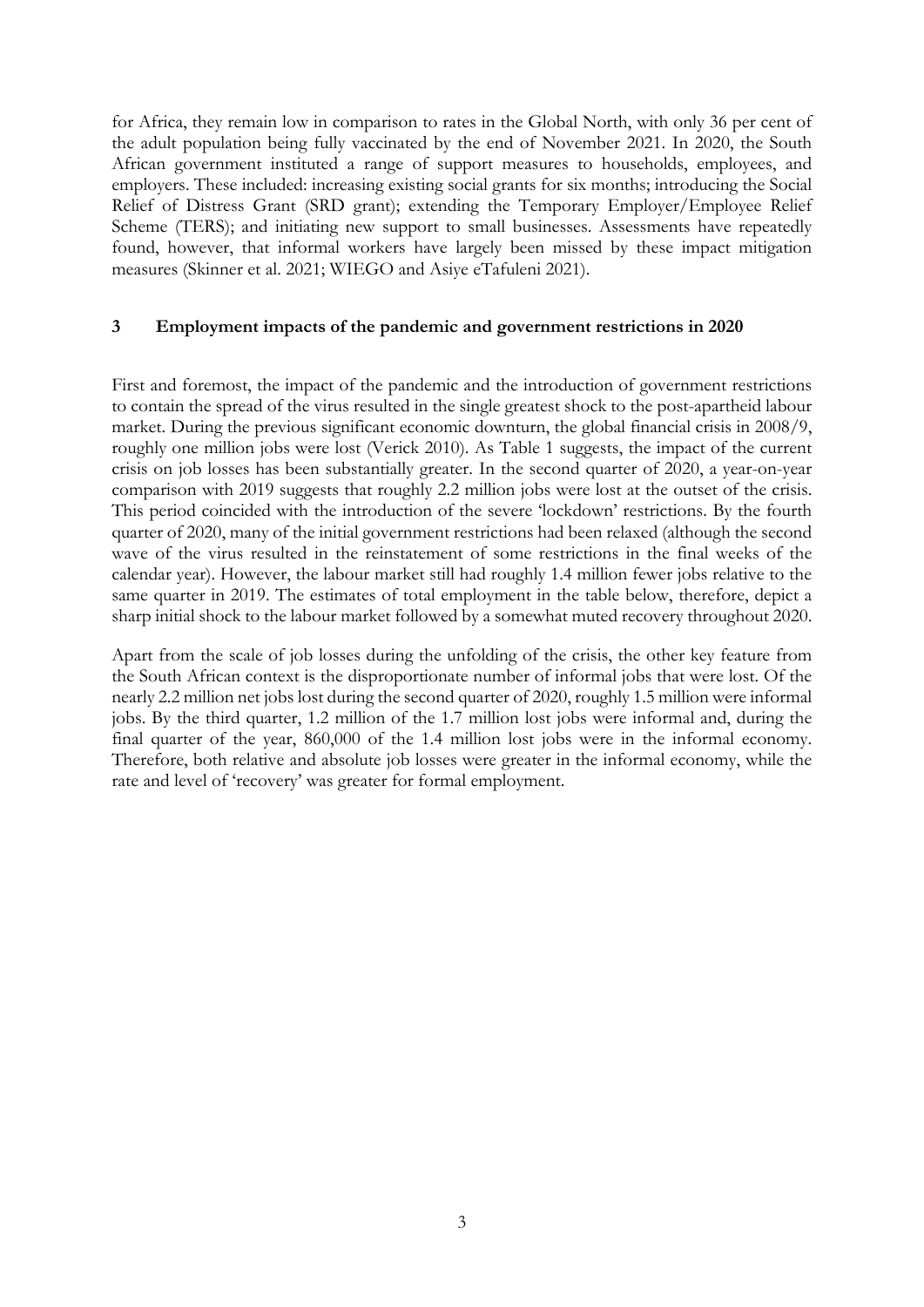Table 1: Total employment in the South African labour market, 2019–20

|                        | <b>Quarter 1</b>         |                         |                    | Quarter 2                |                          |                    | <b>Quarter 3</b>         |                         |                    | Quarter 4               |                          |                    |
|------------------------|--------------------------|-------------------------|--------------------|--------------------------|--------------------------|--------------------|--------------------------|-------------------------|--------------------|-------------------------|--------------------------|--------------------|
|                        | 2019                     | 2020                    | Absolute<br>change | 2019                     | 2020                     | Absolute<br>change | 2019                     | 2020                    | Absolute<br>change | 2019                    | 2020                     | Absolute<br>change |
| Informal<br>employment | 4,945,832<br>(69,326)    | 4.941.020<br>(70,934)   | $-4,812$           | 5,085,705<br>(70, 394)   | 3,620,309<br>(75, 750)   | $-1,465,396$       | 5,093,242<br>(70, 639)   | 3.918.667<br>(78, 234)  | $-1.174.575$       | 4.907.311<br>(69, 516)  | 4.047.667<br>(79,054)    | $-859,644$         |
| Formal<br>employment   | 10,790,712<br>102,468)   | 10.838.100<br>(105,043) | 47.388             | 10,649,907<br>(101, 922) | 9,807,229<br>(128, 052)  | $-842,678$         | 10.673.496<br>(102, 222) | 10.223.020<br>(130,715) | -450.476           | 10,933,092<br>(103,708) | 10.440.274<br>(130, 340) | -492,818           |
| Total<br>employment    | 16,513,041<br>(119, 609) | 16,595,799<br>(123,167) | 82,758             | 16,535,411<br>(119,900)  | 14,336,719<br>(148, 151) | $-2,198,692$       | 16,593,818<br>(120, 346) | 14,880,503<br>(150,413) | $-1,713,315$       | 16,640,794<br>(120,864) | 15,200,723<br>(149, 904) | $-1,440,071$       |

Note: the data are weighted. Standard errors in brackets. Sample not restricted to the working-age population. The table does not reflect the category of 'other employment' which includes observations that could not be classified as 'formal' or 'informal'. Therefore, the estimate of total employment is greater than the sum of formal and informal employment.

Source: authors' calculations from the Quarterly Labour Force Surveys (QLFSs).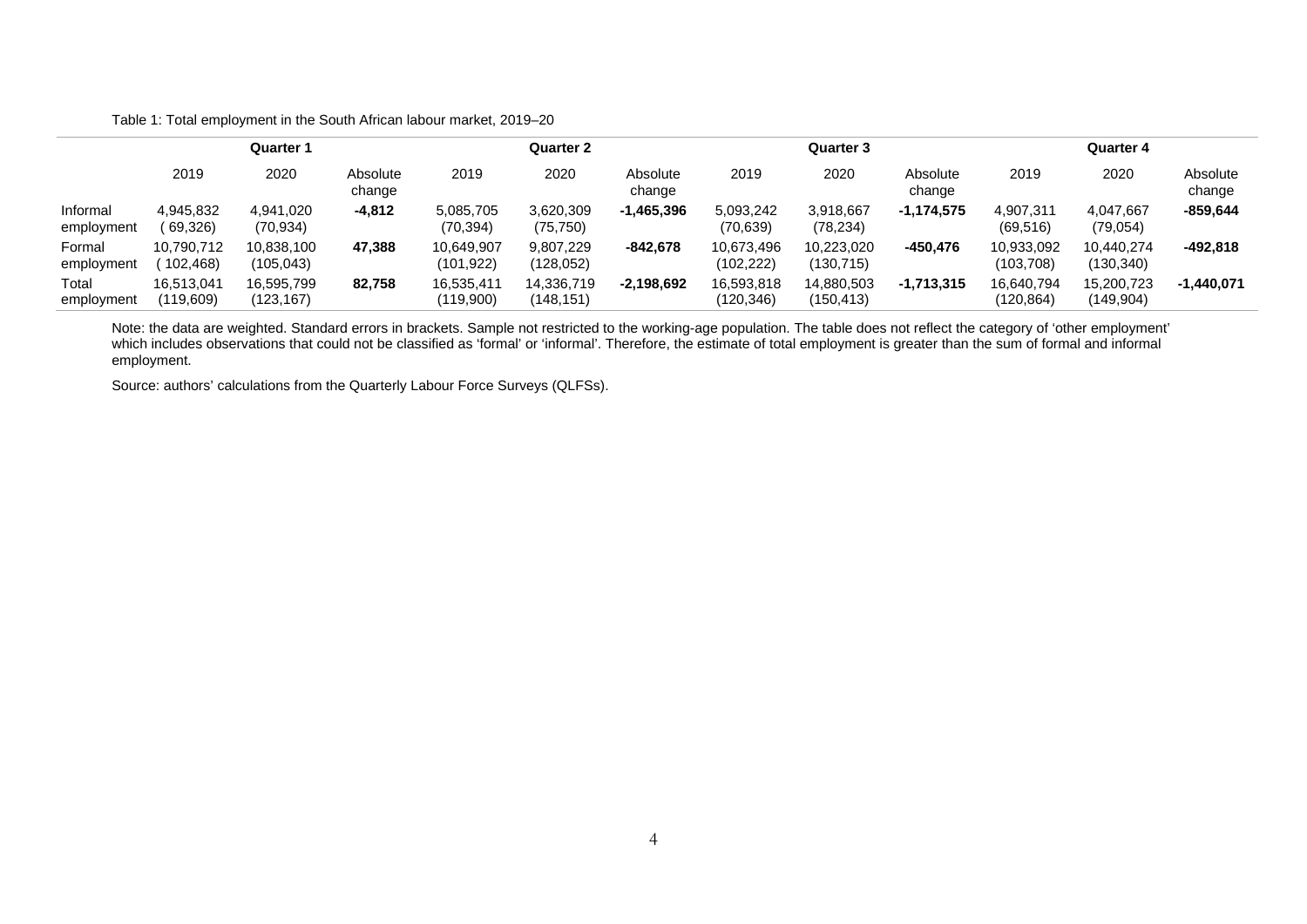Figure 1 allows for greater ease of comparison between informal and formal job losses by expressing labour market changes, by quarter, in relative terms. During the initial phase of the crisis (the second quarter of 2020)., informal employment contracted by about 29 per cent, while formal employment decreased by 8 per cent. In other words, informal job losses were more than three times greater than formal job losses. A similar pattern is evident throughout the remainder of 2020, with the relative rate of informal job losses being far higher than formal job losses. By the end of 2020, informal job numbers were 18 per cent lower, year-on-year, while formal jobs were only about 5 per cent lower than 2019 levels.





Note: the data are weighted. Sample not restricted to the working-age population.

Source: authors' calculations from the Quarterly Labour Force Surveys (QLFSs).

Figure 2 looks more closely at these job losses by comparing employment in 2020 to the corresponding quarter in the previous year in the formal and informal sectors and in private households. In the second quarter, relative job losses were far higher in the informal sector and in private households (mostly consisting of women engaged in domestic work), than in the formal sector. In quarters 2 through 4 of 2020 the largest job losses were in the informal sector, with employment losses more than double those in the formal sectors in quarters 2 and 3, in comparison to the previous year. Somewhat surprisingly, employment in private households recorded a quicker recovery than employment in the informal sector over the course of the year. Informal sector employment made the slowest recovery following the greatest initial decrease in job numbers.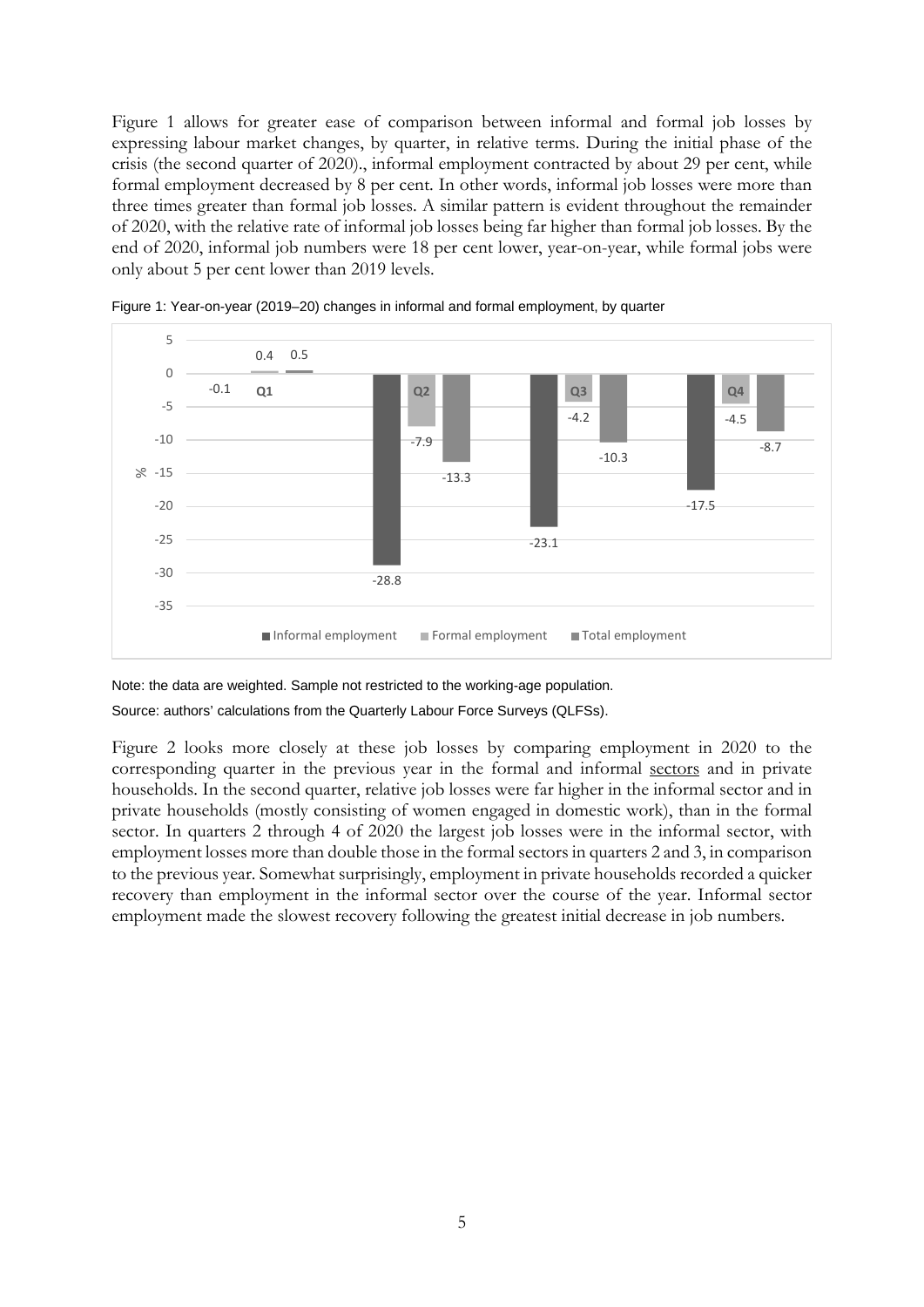

Figure 2: Year-on-year (2019–20) changes in the formal and informal sectors and private households

Note: the data are weighted. Sample not restricted to the working-age population. Source: authors' calculations from the Quarterly Labour Force Surveys (QLFSs).

### **4 Gender differences in the loss of employment and earnings**

One of the most distinguishing features of the current crisis both in South Africa (Casale and Posel 2021; Casale and Shepherd 2021; Rogan and Skinner 2020) and globally (Alon et al. 2020; Collins et al. 2021) is the disproportionate job and income losses borne by women. During the first two quarters of the crisis, women's informal employment, at the extensive margin, contracted more than men's (e.g. by 30 per cent in the second quarter and by 27 per cent in the third quarter). By the fourth quarter of 2020, and likely driven by the return to work of many domestic workers, both women's and men's informal employment numbers were about 17.5 per cent lower than in the same quarter of 2019. Therefore, in terms of job losses in the informal economy, women seem to have experienced a greater impact earlier in the crisis but then 'recovered' to similar levels to men by the end of the calendar year.

However, this overall picture masks important differences within the informal economy. The estimates in Figure 3 suggest that, among men (lines), the number of jobs in informal employment in the second quarter of 2021 is still lower that at the outset of the crisis (the first quarter of 2020), but that informal sector employment has recovered to pre-COVID levels. Among women (bars), however, both informal employment and informal sector employment are substantially lower than the pre-crisis period. Perhaps most notably, the rate of employment recovery among women (both within and outside of the informal sector) has improved very little (if at all) since the third quarter of 2020. As such, the gendered features of the crisis in informal job losses have persisted for four consecutive quarters.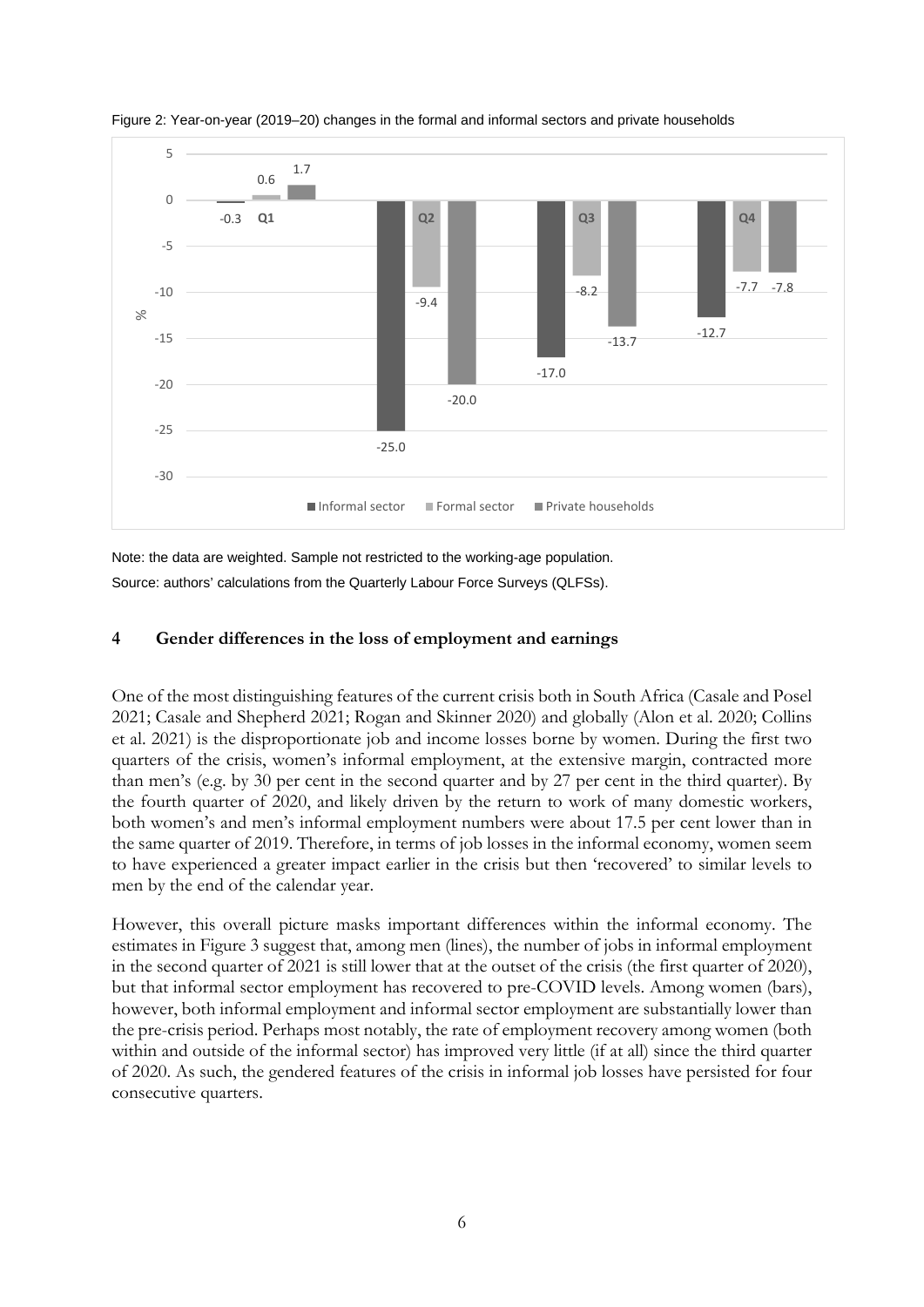

Figure 3: Total employment in the informal sector and in informal employment (2020–21), by gender

Note: the data are weighted. Sample not restricted to the working-age population. Source: authors' calculations from the Quarterly Labour Force Surveys (QLFSs).

Table 2 explores these gendered differences in losses in both informal and formal employment within the context of the broader impact of the crisis on the South African labour market. The first step was to identify the determinants of labour force status based on two multinomial logit models—one estimated before the crisis and one during the first period of pandemic job losses (2019-Q2 and 2020-Q2, respectively). The regressions control for gender, race, level of education, marital status, age (and its quadratic), and province. The regressions are first estimated with the full working-age sample (Table 2) and then separately for women and men (Figure 5). Since the focus of this chapter is on changes between the pre-crisis and crisis periods, Table 2 presents the results in the form of average predicted probabilities derived from the multinomial logit estimates. The table presents the predicted probabilities of being in strict unemployment, discouraged unemployment, informal employment, and formal employment by gender and population group.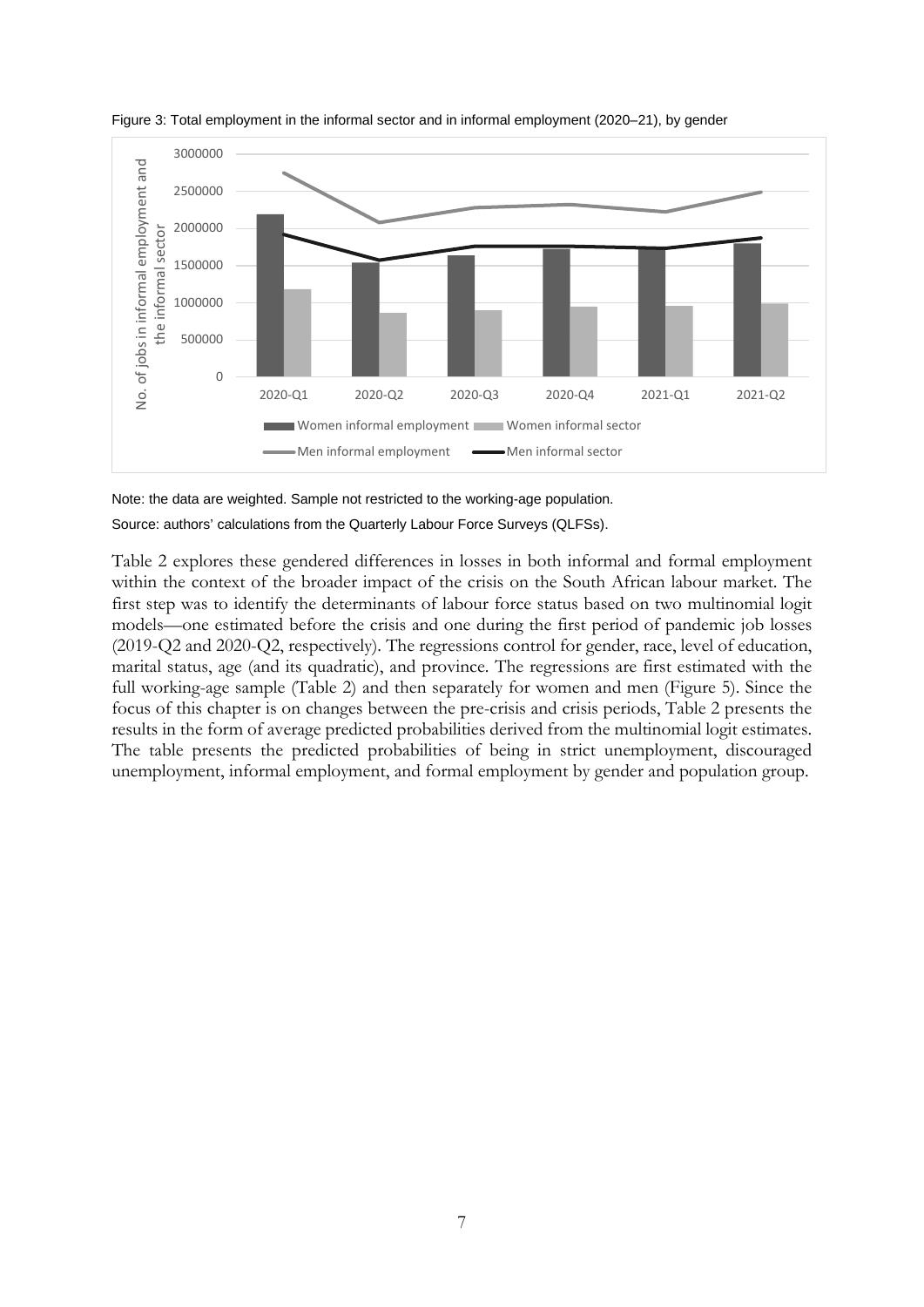|               | <b>Unemployed</b> |           | <b>Discouraged</b> |          | Informal employment |           | <b>Formal employment</b> |           |
|---------------|-------------------|-----------|--------------------|----------|---------------------|-----------|--------------------------|-----------|
|               | 2019-Q2           | 2020-Q2   | 2019-Q2            | 2020-Q2  | 2019-Q2             | 2020-Q2   | 2019-Q2                  | 2020-Q2   |
| Gender        |                   |           |                    |          |                     |           |                          |           |
| Women         | 18.3              | $10.3***$ | 7.7                | $6.3***$ | 11.6                | $7.0***$  | 21.2                     | $17.0***$ |
|               | (0.37)            | (0.33)    | (0.23)             | (0.28)   | (0.28)              | (0.26)    | (0.38)                   | (0.42)    |
| Men           | 19.6              | $11.8***$ | 7.4                | 6.0      | 16.8                | $10.5***$ | 32.3                     | $25.2***$ |
|               | (0.40)            | (0.39)    | (0.70)             | (0.30)   | (0.36)              | (0.36)    | (0.46)                   | (0.54)    |
| Race          |                   |           |                    |          |                     |           |                          |           |
| African/Black | 21.5              | $12.0***$ | 7.7                | 6.8      | 15.2                | $9.6***$  | 25.0                     | $19.6***$ |
|               | (0.33)            | (0.30)    | (0.23)             | (0.26)   | (0.27)              | (0.27)    | (0.33)                   | (0.37)    |
| Coloured      | 18.1              | $9.7***$  | 7.4                | 7.2      | 9.6                 | $6.0***$  | 34.7                     | $24.5***$ |
|               | (0.91)            | (0.89)    | (0.70)             | (0.94)   | (0.62)              | (0.70)    | (1.24)                   | (1.49)    |
| Indian/Asian  | 8.6               | 10.6      | 2.2                | 3.1      | 12.0                | $5.0***$  | 23.39                    | 23.6      |
|               | (1.24)            | (2.07)    | (0.58)             | (0.97)   | (1.30)              | (0.92)    | (1.83)                   | (2.18)    |
| White         | 7.5               | 5.4       | 3.0                | 2.2      | 9.3                 | $5.1***$  | 32.21                    | 28.7      |
|               | (0.84)            | (0.81)    | (0.63)             | (0.58)   | (0.91)              | (0.76)    | (1.43)                   | (1.58)    |

Table 2: Selected average predicted probabilities of labour force status, 2019–20 (second quarters)

Note: the data are weighted. Conditional predicted probabilities are based on the estimates from the multinomial logit model. The specified independent variable is set to a certain value while each confounder is fixed at its mean value. Predicted probabilities for economic inactivity and 'other' employment are not displayed—but were included in the regression. Sample restricted to the working-age population. The base model included additional controls for level of education, marital status, age, and provincial fixed effects. \*\*\* – indicates that the change from 2019(Q2) to 2020(Q2) is significant at the 95% confidence level. Standard errors are in brackets.

Source: authors' calculations from the Quarterly Labour Force Surveys (QLFSs).

As suggested by the results in the table, the onset of the pandemic had a substantial effect on the South African labour market. Overall, there was a large reduction in both formal and informal employment along with a substantial and significant decrease in unemployment<sup>[2](#page-9-0)</sup> for both women and men and among the African and Coloured sample. In terms of decreases in formal and informal employment, the decreases were large and significant, particularly for informal employment. Among women, for example, the probability of informal employment decreased by 4.6 percentage points (from 11.6 per cent to 7 per cent), while the likelihood of formal employment decreased by 4.2 percentage points (from 21.2 per cent to 17 per cent). Similarly, among workingage men, there was a 6.3 percentage point drop in informal employment after the onset of the crisis and a 7.1 percentage point drop in the probability of being in formal employment. Given the lower probabilities of informal employment for both women and men (relative to formal employment), these percentage point changes denote larger relative decreases in the probability of informal employment (e.g. by [3](#page-9-1)9.6 per cent among women and 37.5 per cent among men).<sup>3</sup>

While these estimates demonstrate the large and significant decreases in the probability of informal employment during the first months of the pandemic in South Africa (after controlling for several factors), Figure 4 considers the labour market changes for the Black African population alone. In South Africa, the informal economy is fairly homogenous, in terms of race, with roughly 90 per cent of all informal workers identifying as Black African (own calculations from the 2019 QLFS – Q2). Given the gender differences in labour force participation, the estimates in the figure below are also based on separate regressions for women and men. The results suggest large and significant differences in the probabilities of employment and inactivity between Black African women and

<span id="page-9-0"></span><sup>2</sup> Given the unique features of the current crisis, unemployment actually declined while economic inactivity (i.e. labour force withdrawal) increased significantly. This decrease in unemployment coincided with a large increase in economic inactivity (not shown in the table).

<span id="page-9-1"></span><sup>&</sup>lt;sup>3</sup> The corresponding relative declines in the probability of formal employment for women and men are 19.8 per cent and 21.9 per cent, respectively.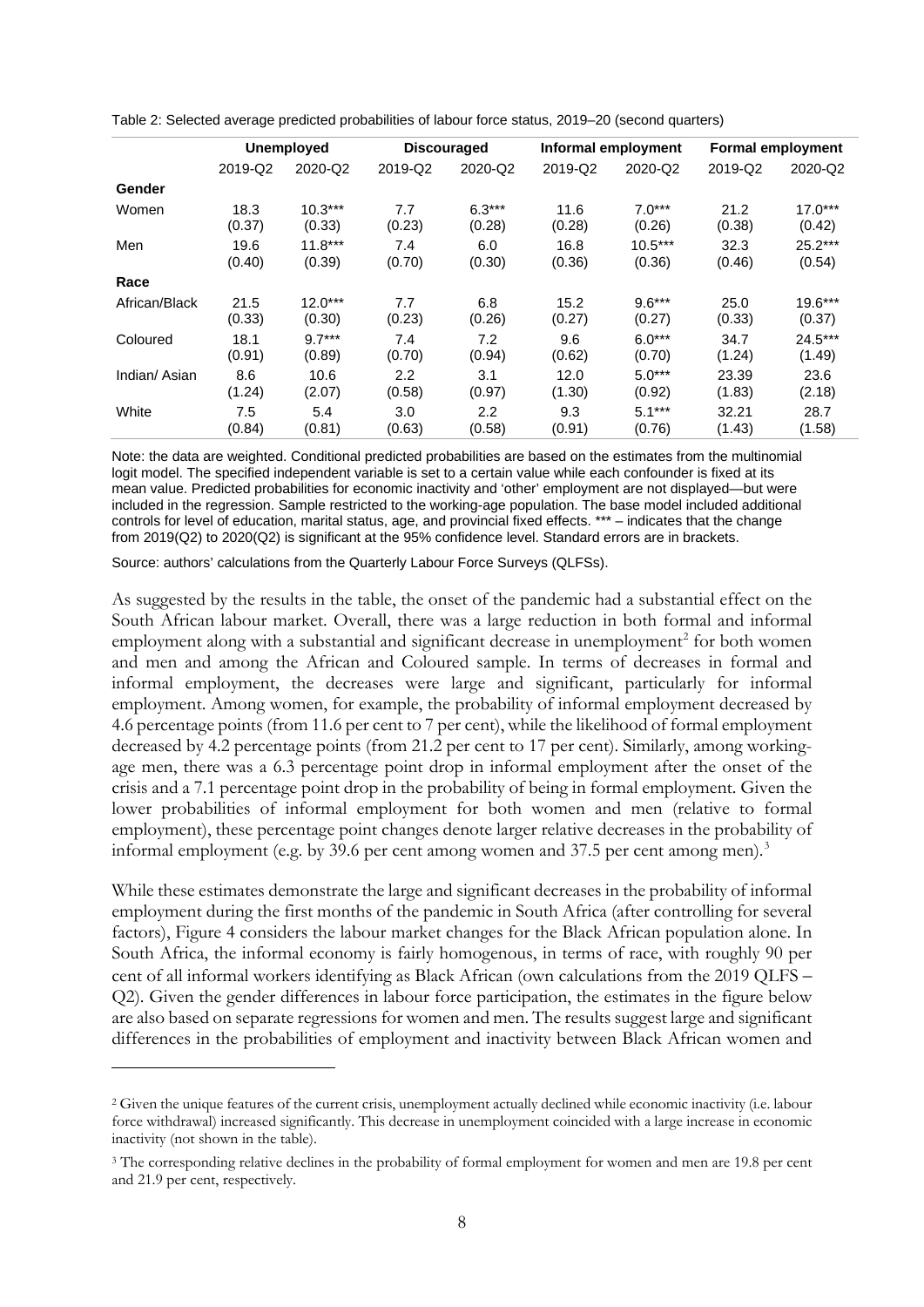men. Perhaps most notably, the likelihood of labour force non-participation (inactivity) among working-age women increased from about 40 per cent for women in 2019 to nearly 60 per cent in 2020 (and from 21 per cent among men to 45 per cent).



Figure 4: Average predicted probabilities of labour force status among Black Africans, 2019–20 (second quarters)

Note: the data are weighted. Conditional predicted probabilities are based on the estimates from separate multinomial logit estimates for women and men. The specified independent variable is set to a certain value while each confounder is fixed at its mean value. Sample restricted to the working-age population. 'Other employment' not included. The base model included additional controls for population group, level of education, age, marital status, and provincial fixed effects.

Source: authors' calculations from the Quarterly Labour Force Surveys (QLFSs).

Turning to the main categories of interest, among women, the probability of being in both informal and formal employment decreased by 4.6 percentage points between 2019 and the onset of the crisis. The relative decreases in the likelihood of being in informal employment were, therefore, considerably larger than the decreases in the probability of formal employment (37.4 per cent and 22.1 per cent, respectively). Among men, the relative decreases in the likelihood of informal and formal employment were 37.2 per cent and 21.1 per cent, respectively. Therefore, among both women and men, the conditional probabilities for informal employment decreased by far more than for formal employment. Complementing the descriptive analysis earlier in the paper, the multivariate analysis suggests that a particular feature of the current 'pandemic recession' is a large and disproportionate impact on informal employment.

#### **5 Changes in informal employment by industry sector and status in employment**

The informal economy consists of a diverse set of activities and employment arrangements. As such, the effects of government restrictions to contain the spread of COVID-19 are likely to vary for different groups of workers. Figure 6 presents six quarters of informal employment estimates for the four largest industry sectors in the informal economy: wholesale and retail trade, private households (domestic work), construction, and community and social services. Wholesale and retail trade is the single largest employer in the informal economy and includes trade in streets, markets, and from homes ('*spaza*' shops), as well as various service activities. As demonstrated by the sharp decrease in the second quarter of 2020, workers in this sector were impacted by the government 'lockdown' in April of that year. Restrictions on movement and all non-essential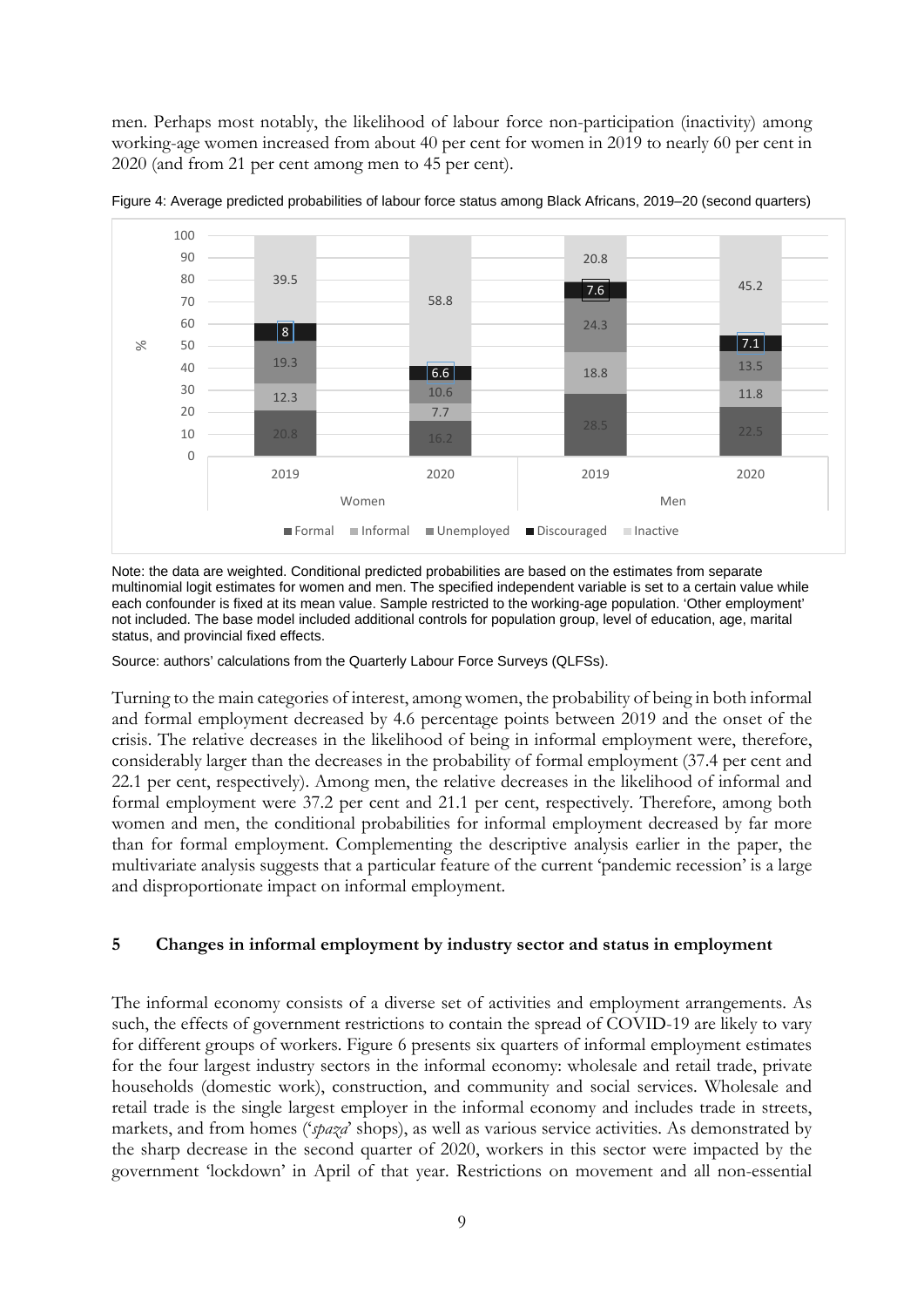activities were stringently enforced. The severe reduction in income, consumption, and aggregate demand meant that this sector was slow to recover over the course of 2020 and into 2021 (depicted by the flat line for most of the period). Only in the second quarter of 2021 is there evidence of a recovery in employment in informal trade, but the employment numbers were still lower than prepandemic levels—see the first quarter of 2020.



Figure 6: Employment in the informal economy (2020–21), by industry sector

Note: the data are weighted. Sample not restricted to the working-age population.

Source: authors' calculations from the Quarterly Labour Force Surveys (QLFSs).

Informal employment in private households consists of domestic workers and other types of household employment (e.g. gardeners) and is predominately a source of employment for women, at 73 per cent of total employment. The estimates in Figure 6 show a sharp contraction in employment in private households followed by a muted recovery. Despite a brief increase in employment numbers in domestic work at the end of 2020, the recovery in 2021 has been somewhat flat. In contrast, informal employment in the construction sector (93 per cent men) saw a more gradual drop off in the second quarter of 2020 and then a similar (in size) recovery between the first two quarters of 2021. While still lower than before the pandemic, the difference in employment in this sector between the start and end of the period falls within the survey margin of error. Finally, employment in community and social services, which includes informal childcare providers, hairdressers, mechanics, traditional medicine providers, and waste recyclers and is dominated by women (62 per cent), saw the largest relative decline over the period. Following a large shock at the outset of the crisis, these activities gradually recovered during 2020 but recovery stalled in 2021. By the end of the period, informal employment in the community and social services was still 20 per cent lower than at the start of the pandemic. Taken as a whole, the findings from Figure 6 demonstrate that the crisis was not felt evenly across the informal economy, and that the sectors in which women are concentrated were disproportionately impacted.

Finally, Figure 7 presents estimates of employment changes in the informal economy by status in employment. The categories are based on the ILO's statistical framework (Hussmanns 2004) and include two groups of self-employed workers (own-account workers and employers) and two types of employees (those in informal sector enterprises and those employed informally in the formal sector). Own-account work is the single largest category in the South African informal economy and is often the most visible type of informal employment as it includes street vendors, waste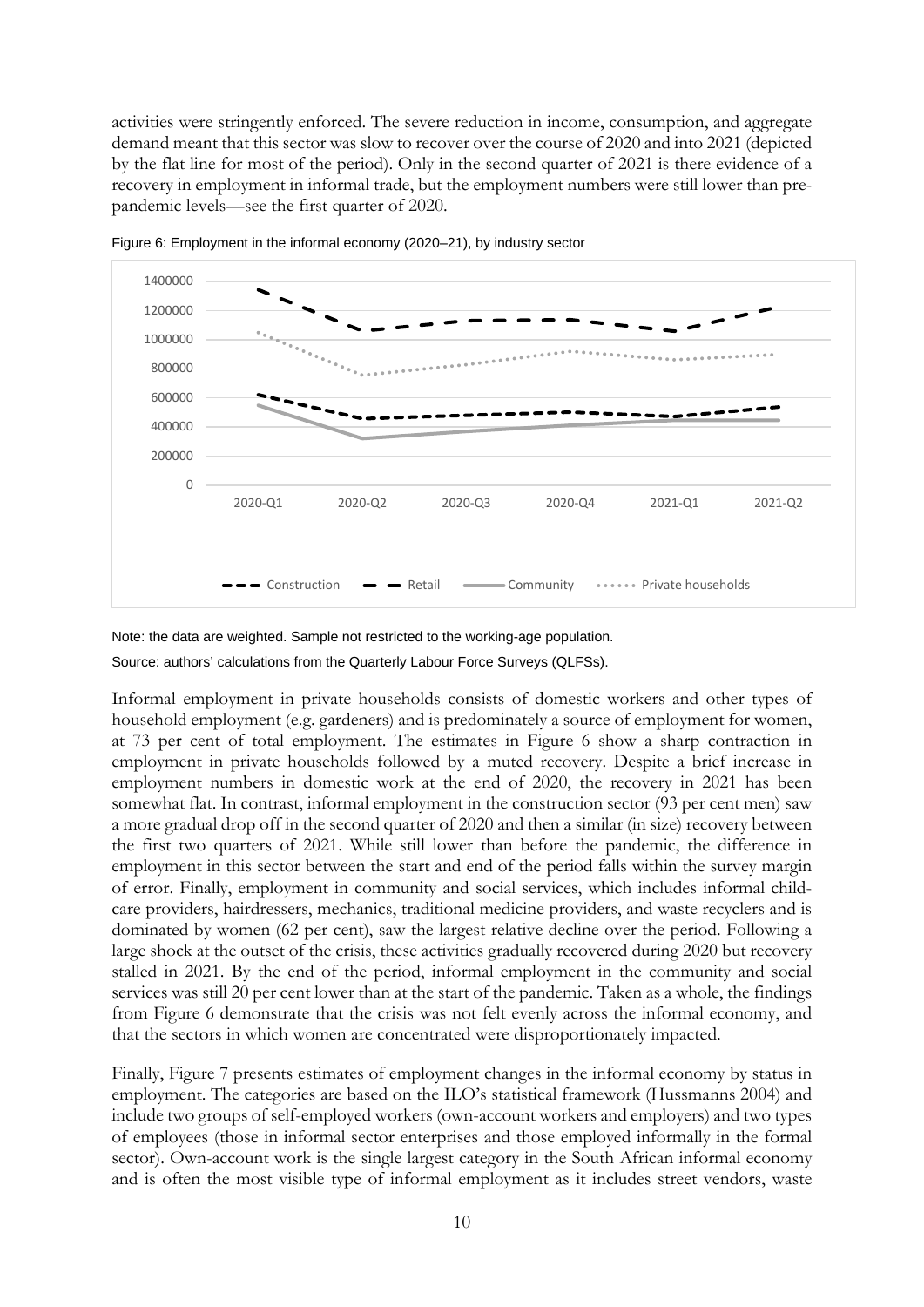pickers, and other workers who operate in public spaces. At the outset of the crisis, there was an immediate and sharp drop in own-account work when access to public spaces was restricted. However, there has been a gradual recovery over the following quarters as demand for essential goods (and basic food products, in particular) has increased. By the middle of 2021, the recovery was still incomplete, however, with own-account employment about 8 per cent lower compared with the beginning of 2020. The other category of self-employment, employers, is a relatively small group, which is comprised predominantly of men (81%) and does not seem to have been affected by the pandemic (at least in terms of employment numbers).





Note: the data are weighted. Sample not restricted to the working-age population. Source: authors' calculations from the Quarterly Labour Force Surveys (QLFSs).

The two types of informal employees (those in the informal sector and those in the formal sector) recorded the largest declines in employment during the height of the crisis. The larger of the two types of employees (informal sector employees) experienced a roughly 30 per cent reduction in employment between the first two quarters of 2020. For these employees, the recovery was relatively slow over the course of 2020 and, by the middle of 2021, the number in employment was still considerably lower (14 per cent) than in the period prior to the pandemic. By far the most vulnerable group of employees is comprised of those who work informally for formal sector firms. This type of employment has some parallels with 'precarious employment' in the broader literature but, in the South African context, includes male-dominated (62 per cent) occupations such as construction and agricultural labourers as well as taxi drivers (but also several types of restaurant, retail, and service workers). At the outset of the pandemic, these employees saw a nearly 50 per cent reduction in employment (at the extensive margin) and practically no recovery for the following three quarters. Employment numbers only increased again in the second quarter of 2021, but employment levels were still 33 per cent lower than in early 2020. This suggests that some formal firms/industries responded<sup>[4](#page-12-0)</sup> to the economic downturn by laying off their most vulnerable workers—i.e. those that were outsourced and/or working on insecure contracts and without any type of social protection.

<span id="page-12-0"></span><sup>4</sup> It is, of course, also possible that smaller formal firms that employed workers informally did not survive the pandemic and closed altogether.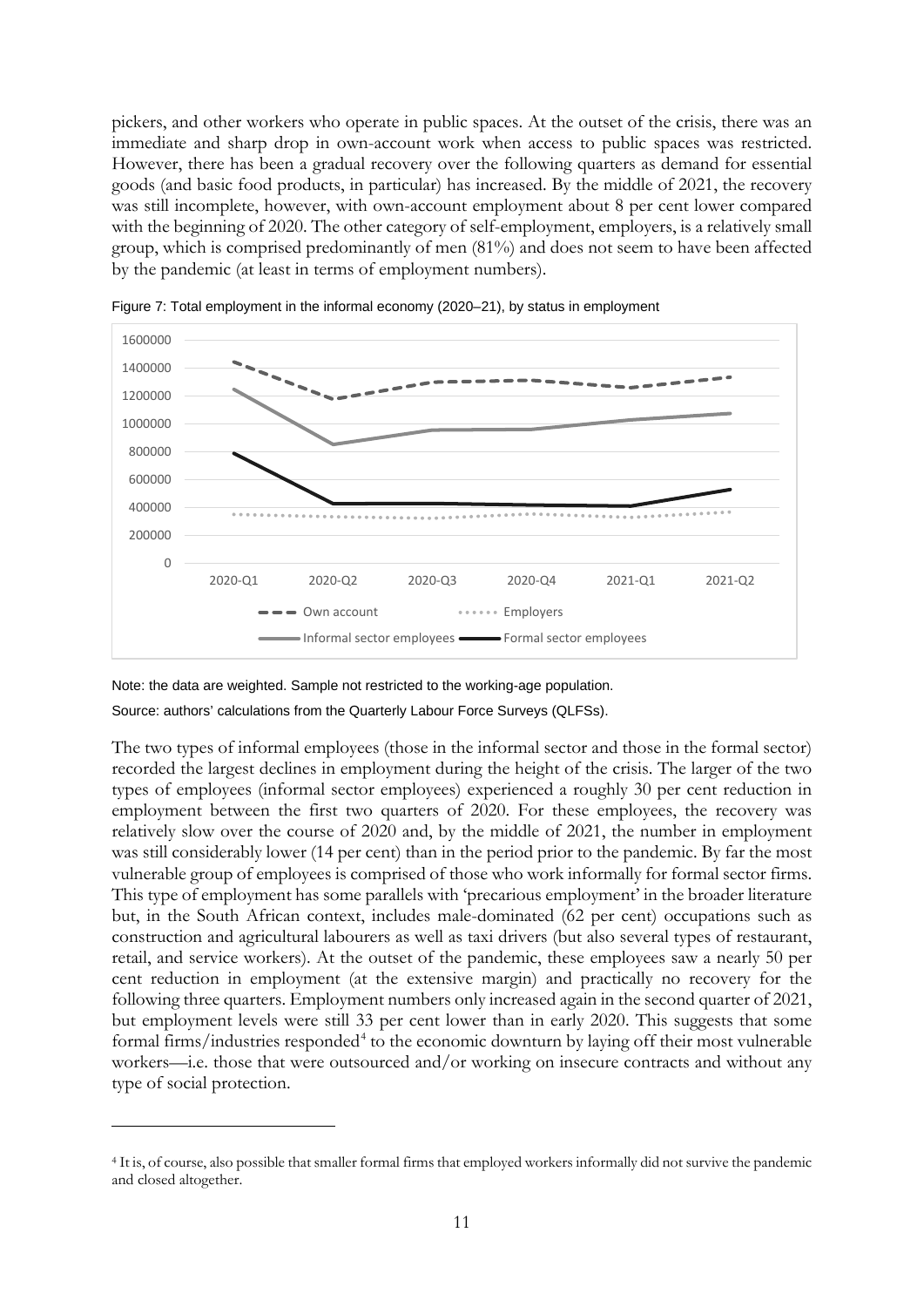#### **6 Conclusion**

Analysis of official South African employment data over the 2020–21 period shows that measures to prevent the spread of COVID-19 have had a disproportionately negative impact on informal workers. Countering World Bank predictions that the pandemic may induce an *increase* in informal employment, the South African data show that both relative and absolute job losses have been greater in the informal economy, while the rate and level of recovery have been greater for formal employment. Further, the data suggest uneven impacts within the informal economy with women informal workers, those working in the informal sector and those in retail and community and social services being particularly hard hit. The pandemic period has thus widened pre-existing inequalities and fault lines. In policy terms, this suggests that the informal economy should be a priority in economic recovery efforts, but also that support requires differentiated approaches and a range of measures.

The COVID-19 recovery efforts provide an opportunity to address pre-existing disparities and to accelerate structural change in the economy. The crisis has highlighted both the essential services informal workers provide but also their lack of social protection. By way of example, in 2019, only 20 per cent of South Africa's 1.2 million domestic workers reported being registered for the unemployment insurance fund (UIF) (Quarterly Labour Force Surveys, own calculations). This is despite registration being a legal requirement for employers of domestic workers. While domestic workers are the largest group, this is also the case for other informal wage workers—farm workers, taxi drivers, waiters, and construction workers—and for employees in informal enterprises. As a result, the vast majority of informal wage workers who lost their jobs in 2020 were unable to access relief from TERS. Changes underway in the social protection system (see, for example, the Department of Social Development 2021) need to extend protections to informal wage worker including unemployment insurance, maternity leave, occupational health and safety protections, and pensions.

The anaemic jobs recovery in the informal economy is, in part, an outcome of constrained demand. Cash transfers not only reduce poverty and inequality, they are a key mechanism to boost demand. Existing evidence suggests grant recipients often use the money to buy local goods and services but also to search for work or start their own informal enterprises (Davis et al. 2016; Fisher et al. 2017). As noted earlier in the chapter, the South African government introduced a temporary relief grant (the SRD Grant) of  $ZAR350<sup>5</sup>$  a month per person. While the grant amount is very small (roughly the equivalent of US\$22), its impact on poverty and inequality has been well documented (Barnes et al. 2021), with many arguing this should form the basis of a universal income guarantee (see, for example, IEJ 2021). Institutionalizing the SRD Grant is a critical policy priority for those working informally. In addition, small business support should be extended to the informally selfemployed. Despite stating that the informal sector is a target of support, the Department of Small Business Development's support programme has not reached informal enterprises (Skinner et al. 2021; WIEGO and Asiye eTafuleni 2021). Given the disproportionate impact of the crisis on women informal workers, they should be a particular target for both forms of support but have fallen through the gaps so far (ibid). Finally, economic recovery efforts will likely be thwarted by repeated waves of COVID-19, making vaccination a key priority. Continuing vaccination efforts but also addressing disinformation about vaccinations in general, and among informal workers in particular, is critical.

<span id="page-13-0"></span><sup>5</sup> Many have noted that ZAR350 is below the food poverty line of ZAR585 (IEJ 2021:4).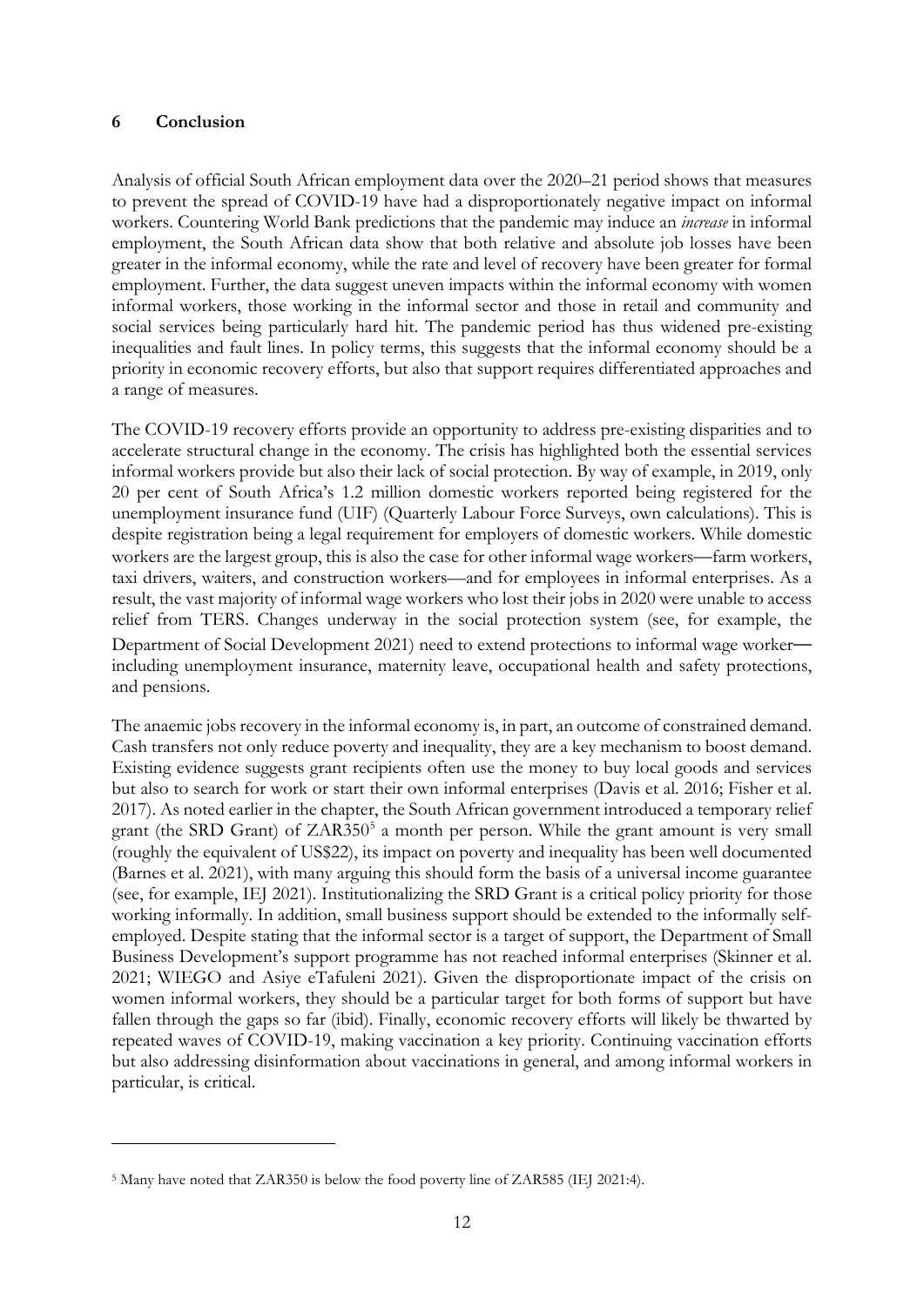#### **References**

- Alon, T, M. Doepke, J. Olmstead-Rumsey, and M. Tertilt (2020). 'The Impact of COVID-19 on Gender Equality'. NBER Working Paper 26947. Cambridge, MA: National Bureau of Economic Research. <https://doi.org/10.3386/w26947>
- Balde, R., M. Boly, and E. Avenyo (2020). 'Labour Market Effects of COVID-19 in Sub-Saharan Africa: An Informality Lens from Burkina Faso, Mali and Senegal'. UNU-MERIT Working Paper 2020-022. Maastricht: United Nations University – Maastricht Economic and Social Research Institute on Innovation and Technology (UNU‐MERIT).
- Barnes, H., G. Espi-Sanchis, M. Leibbrandt, D. McLennan, M. Noble, J. Pirttilä, W. Steyn, B. van Vrede, and G. Wrightt (2021). 'Analysis of the Distributional Effects of COVID-19 and State-Led Remedial Measures in South Africa'. WIDER Working Paper 2021/68. Helsinki: United Nations University World Institute for Development Economics Research (UNU-WIDER). <https://doi.org/10.35188/UNU-WIDER/2021/006-1>
- Benhura, M, and P. Magejo (2020). 'Differences between Formal and Informal Workers' Outcomes during the COVID-19 Crisis Lockdown in South Africa'. NIDS-CRAM Policy Paper 2. Cape Town: National Income Dynamics Study – Coronavirus Rapid Mobile Survey (NIDS-CRAM).
- Casale, D., and D. Posel (2021). 'Gender Inequality and the COVID-19 Crisis: Evidence from a Large National Survey during South Africa's Lockdown'. *Research in Social Stratification and Mobility*, 71: 100569. <https://doi.org/10.1016/j.rssm.2020.100569>
- Casale, D., and D. Shepherd (2021). 'The Gendered Effects of the Covid-19 Crisis and Ongoing Lockdown in South Africa: Evidence from NIDS-CRAM Waves 1 – 5'. NIDS-CRAM Wave 5 Working Paper 4. Cape Town: National Income Dynamics Study – Coronavirus Rapid Mobile Survey (NIDS-CRAM).
- Collins, C, L.C. Landivar, L. Ruppanner, and W.J. Scarborough (2021). 'COVID-19 and the Gender Gap in Work Hours'. *Gender, Work and Organization*, 28(S1): 101–12. <https://doi.org/10.1111/gwao.12506>
- Cueva, R., X. Del Carpio, and H. Winkler (2021). 'The Impacts of COVID-19 on Informal Labor Markets: Evidence from Peru'. Policy Research Working Paper 9675. Washington, DC: World Bank. <https://doi.org/10.1596/1813-9450-9675>
- Davis, B., S. Handa, N. Hypher, N. Winder Rossi, P. Winters, and J. Yablonski (2016). *From Evidence to Action: The Story of Cash Transfers and Impact Evaluation in Sub Saharan Africa*. Oxford: Oxford University Press. [https:/doi.org/10.1093/acprof:oso/9780198769446.001.0001](https://doi.org/10.1093/acprof:oso/9780198769446.001.0001)
- Department of Social Development (2021). 'Green Paper on Comprehensive Social Security and Retirement Reform'. Pretoria: South African National Department of Social Development.
- Fisher, E., R. Attah, V. Barca, C. O'Brien, S. Brook, J. Holland, A. Kardan, S. Pavanello, and P. Pozarny (2017). 'The Livelihood Impacts of Cash Transfers in Sub-Saharan Africa: Beneficiary Perspectives from Six Countries'. *World Development*, 99: 299–319. <https://doi.org/10.1016/j.worlddev.2017.05.020>
- Heintz, J., and D. Posel (2008). 'Revisiting Informal Employment and Segmentation in the South African Labour Market'. *South African Journal of Economics*, 76(1): 26–44. [https://doi.org/10.1111/j.1813-](https://doi.org/10.1111/j.1813-6982.2008.00153.x) [6982.2008.00153.x](https://doi.org/10.1111/j.1813-6982.2008.00153.x)
- Hussmanns, R. (2004). 'Measuring the Informal Economy: From Employment in the Informal Sector to Informal Employment'. Working Paper 53. Geneva: International Labour Office.
- IEJ (2021). 'Introducing a Universal Basic Income Guarantee for South Africa, towards Income Security for All', Social Protection Series Policy Brief 1. Johannesburg: Institute for Economic Justice (IEJ).
- ILO (2013). *Measuring Informality: A Statistical Manual on the Informal Sector and Informal Employment*. Geneva: International Labour Office.
- ILO (2018). *Women and Men in the Informal Economy: A Statistical Picture*. Third Edition. Geneva: International Labour Office.